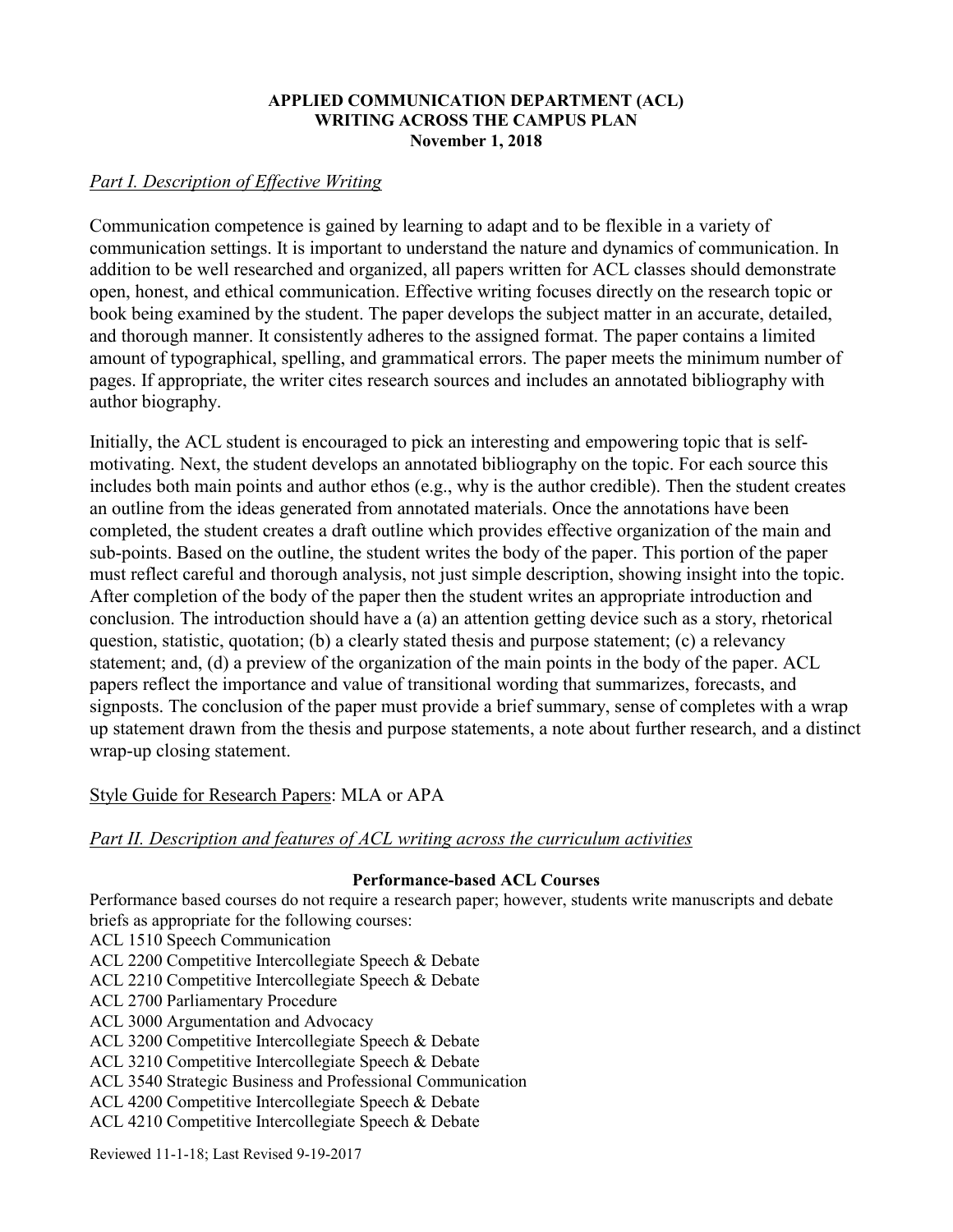Page 2, ACL WAC Plan

#### **Standard Research Paper Guidelines**

#### **Courses – Instructor/s**

- ACL 3400 Theories and Techniques for Effective Listening [Dr. Bill Watt]
- ACL 3600 Exploring Cross-Cultural Communication [Dr. John Edwards]
- ACL 3700 Results- Oriented Persuasion [Dr. Bill Watt; Dr. John Edwards; Ms. Brenda Mitchell]
- ACL 3750 Small Group Communication Skills [Dr. Bill Watt; Dr. John Edwards; Ms. Brenda Mitchell]
- ACL 3900 Collaborative Conflict Management [Dr. Bill Watt; Dr. John Edwards; Ms. Brenda Mitchell]
- ACL 4850 Seminar in Applied Communication [Dr. Bill Watt]
- ACL 4900 Internship [Dr. Bill Watt]
- ACL 4990 Independent Study in Applied Communication [Dr. Bill Watt]

# **I. Assignment Value**

This paper counts for 10% of your final course grade.

## **II. General Guidelines and Typing Directions**

- 1. Assignment is due at the beginning of the class period on the assigned due date.
- 2. Late submission will result in a minimum penalty of 10%.
- 3. Must include an annotated bibliography with author ethos formatted using the *APA* or *MLA* style.
- 4. Must include a cover page with the following information:

*Example*: Your name (i.e., Bill Student) Instructor's name (i.e., Dr. John Edwards) Course information (i.e., ACL 4700 001 Applied Communication Project) Due date (i.e., November 25, 2014)

5. Length: minimum of 10 and a maximum of 15 single-spaced pages.

The page count does not include the cover or bibliography pages.

- 6. Typing and submission requirements:
	- One inch margins (top, left, bottom, right).
	- You are to use Times New Roman, 12 font size.
	- All text lines are to be double-spaced.
	- Use "tab" key to indent for margins.
	- Pagination: place page numbers in the upper right corner within the margin. Do not count the cover page. Count, but do not number page number one. The bibliography page should be the last page and be numbered in that order.
	- Do not use a "running heading" (i.e., Watt 1).
	- Use black ink only.

7. Organizational structure of paper —

• An introduction that includes opening comments, reveals topic and theme of paper, justification for researching topic, and an overview of the text of the paper.

• A body that includes discussion, analysis, and application of information concerning the paper's topic/theme.

• A conclusion that reviews main points covered in text of the paper, conclusions (what you learned about the topic), and future research and/or applications of your information.

## **III. Quality Standards**

- The introduction fulfills all requirements and is no longer than  $\frac{3}{4}$  of a page long.
- The body is organized and easy to outline with appropriate secondary (and if needed tertiary) headings.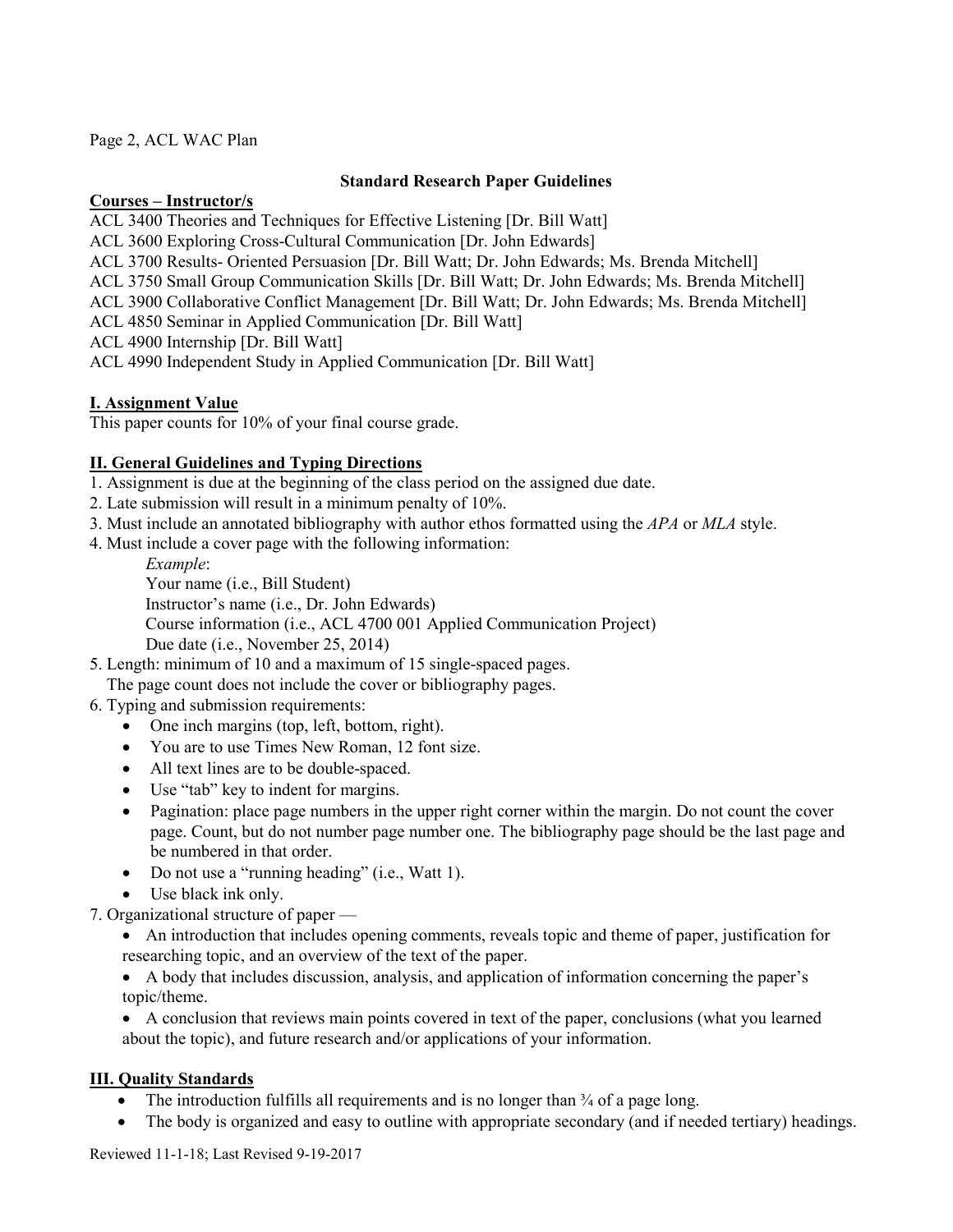Page 3, ACL WAC Plan

- The main points and sub-points are clearly stated and logically organized.
- Outside secondary sources are used sparingly and the documentation of such sources is clear and accurate.
- The paper analyses more than it describes with a focus on "how, when, why and where" communication principles are present.
- The paper is a minimum of 10 double-spaced pages [200-250 words per page] of text using Times New Roman, 12-point font.
- The annotated bibliography and cover page do not count in the minimum 10 pages.
- The paper should include a cover page with the information provided above.
- The conclusion fulfills all the requirements and is no more than  $\frac{3}{4}$  of a page long.
- The annotated bibliography is precise, complete, and accurate.
- The author ethos is clearly stated at the end of each annotation.

# **IV. Annotated Bibliography**

- 1. Use either MLA or APA format style.
- 2. Use the "return" button to double-space between bibliography source entries.
- 3. Use "bullets" to identify main points in the annotations.
- 4. Each annotated bibliography should be not less than one-half page.

5. The author ethos must be clearly labeled following the annotated bibliographic entry. It should include the professional background of the author/s; why the author/s is/are credible; college degrees; professional experiences; published book/s. What is the personal and/or institutional ethos of the author/s?

## *Example*

Steenbarger, B. N. (2007). *Enhancing Trader Performance: Proven Strategies form the Cutting Edge of Trading Psychology*. New Jersey: John Wiley & Sons.

- Excellent traders/performers have a strong desire and emotional commitment to reach higher levels with a willingness to spend significant time and effort on skill development.
- They find their performance niche and develop it by videotaping their performance, self-evaluation, journaling, simulation, and being mentored by a successful professional.
- They utilize deliberative "perfect" practice.
- They visual and use mental practice (neuro-linguistic processing techniques) to sharpen recognition and performance techniques.
- They use cognitive techniques to recognize activating events, beliefs, and consequences.
- They use "disputation" to directly challenge and change false belief systems to lay a mental foundation to enhance trader performance.
- They use behavioral techniques to find a relaxed state using deep breathing and focusing exercises to systematically desensitize fear of financial loss.
- They start trading real money with very low levels of trading capitol and gradually work up to higher levels with the goal to trade with a relaxed focus.
- Author ethos: Steenbarger has a Ph.D. in psychology. He is a professional trader, he mentors traders, he is an author, and clinical psychologist. He is considered a world class leader in trading psychology. For more information see: [http://brettsteenbarger.com/articles.htm.](http://brettsteenbarger.com/articles.htm)

## **ACL Applied Communication Project Communication Analysis/Rhet-Crit Research Paper**

Standard research writing guidelines for the senior-level major capstone course ACL 4700 Applied Communication Project: Page 4, ACL WAC Plan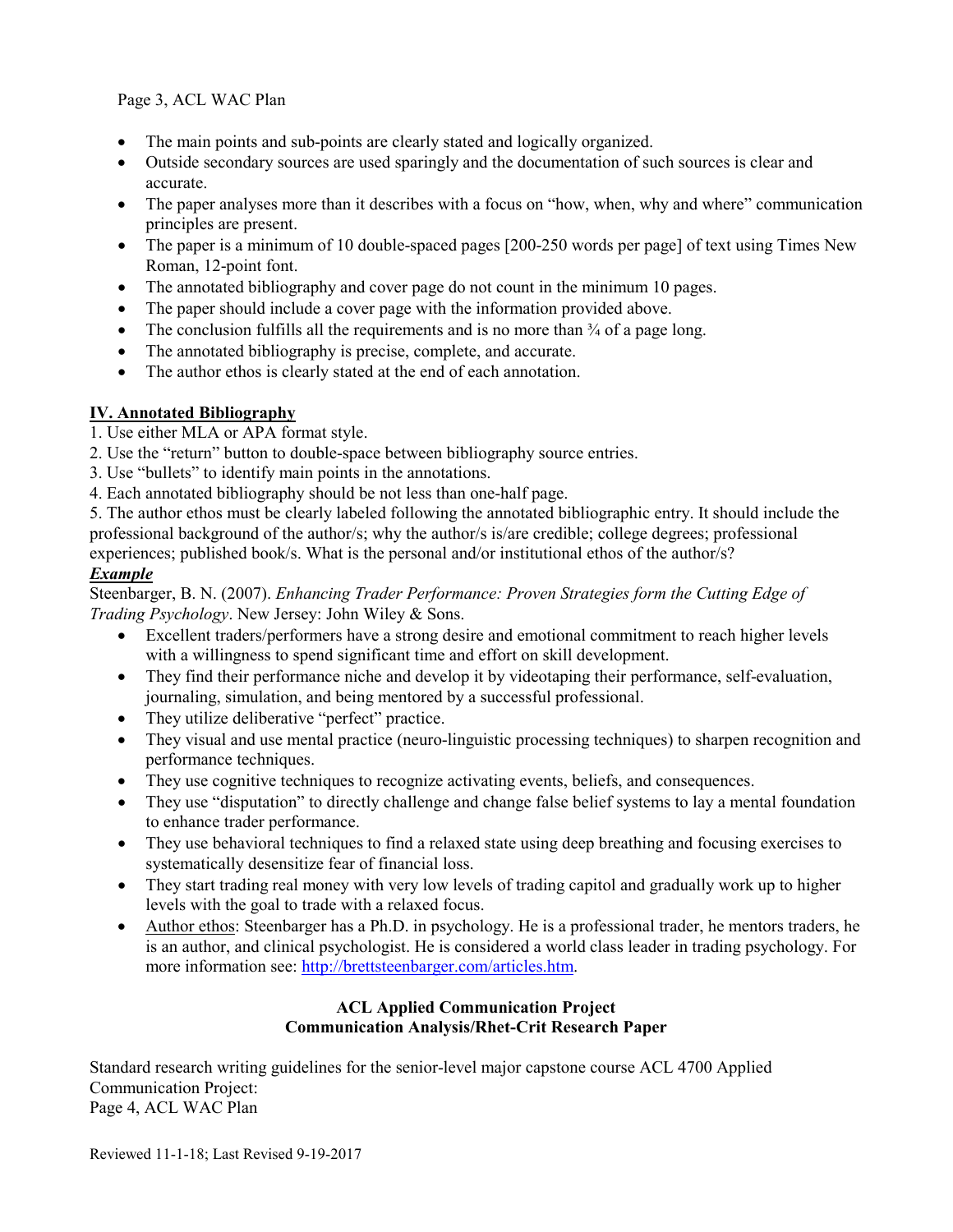The rhetorical-critical analysis of a communication event or contemporary speech requirement involves the completion of a typed critique paper. This assignment serves a two-fold purpose  $-(a)$  it is a course requirement for ACL 4700. As such it is a graded assignment evaluated by your course instructor and (b) it is used as an

ACL major assessment. In this capacity it will be analyzed by all full-time ACL professors to help determine if the ACL major program has achieved its instructional goals and objectives.

## **Definitions**

1. Critical: "marked by careful evaluation" (*American Heritage Dictionary*, office edition, 1994, p. 205). 2. Analysis: "the separation of a whole into its parts for study" (*American Heritage Dictionary*, office edition, 1994, p. 30).

3. Communication: "the message-making activity that humans engage in to express attitudes and feelings and to seek solutions to problems" (Rybacki, K., & Rybacki, D., 1991, p. 2).

4. Rhetoric: "the process of making messages and the message produced by that process" (Rybacki, K., & Rybacki, D., 1991, p. 2).

5. Rhetor: "a person who creates rhetorical communication" (Rybacki, K., & Rybacki, D., 1991, p. 2).

6. Rhetorical communication: "a message with verbal and often visual symbols that are deliberately chosen to influence an audience whose members have the ability to change their beliefs or behaviors as a consequence of experiencing the message…a deliberate attempt to influence the choices an audience makes" (Rybacki, K., & Rybacki, D., 1991, p. 2).

7. Rhetorical acts: messages created by rhetors including such types of acts as "a speech, a song, a cartoon, or some other form" (Rybacki, K., & Rybacki, D., 1991, p. 2).

8. Rhetorical thought: "the process of guiding an audience's thinking in such a manner as to get them to believe that the source's proposed idea or action is consistent with their self -interest….(it) is not strictly logical, nor is it illogical; it is psychological" (McCroskey, J. C., 1982, p. 60).

9. Elements of rhetorical acts (adapted from Campbell, K. K., 1982, p. 20):

- *Purpose:* the conclusion argued (thesis/theme/central idea sentence) and the response desired by the author/speaker.
- *Audience:* the author's/speaker's target (those listeners/readers selected by the act); the audience's role.
- *Persona:* the role adopted by the author/speaker in making the argument/s (such as teacher, preacher, politician, reporter, prophet, organizational leader, etc.).
- *Tone:* the author's/speaker's attitude toward the subject and the audience (e.g., pejorative, personal, sarcastic, instructive, persuasive, etc.).
- *Structure:* the way the materials are organized to gain attention, develop the main point/s, and emphasize certain key elements (e.g., motivated sequence, deductive, inductive, need-fulfillment, topical, causal, chronological, spatial, historical, reportorial, etc.).
- *Supporting materials:* different kinds of evidence for the support of the theme, thesis, central idea, specific purpose, main points, arguments, ideas, thoughts, etc.
- *Strategies:* adaptation of language, appeals, and argument/s to shape the materials to achieve the author's/speaker's goal/s.

## **Principles of Speech Evaluation (adapted from Ericson, J. M.,** *Rhetorical Criticism: How to Evaluate a Speech***)**

*Function of Criticism:* The critic observes, analyzes, describes, and evaluates. Criticism is the intellectual process which relates practice to theory and theory to practice. All speech criticism is essentially evaluative.

Page 5, ACL WAC Plan

*Process of Criticism:* The first step in that process is the observation of the speech itself. If the critic is to make meaningful observations about the speech, the speech must be observed in relation to time, to people, and to events.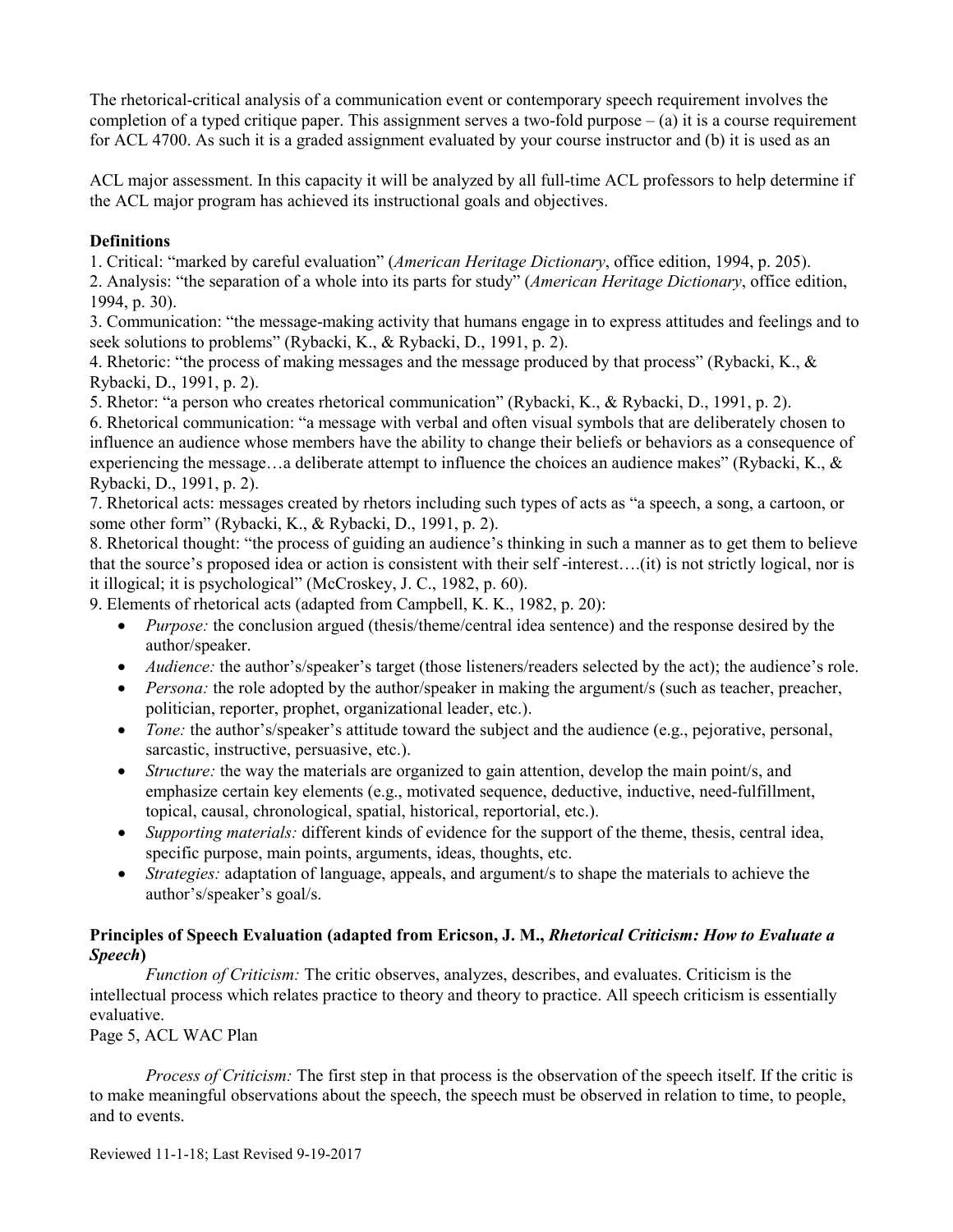The process of criticism closely parallels the process of written composition because the critic is, in effect, reviewing the result of the composition process.

The critic views the speech as an end product – the result of a process – and describes and appraises the various rhetorical choices that combined to make up the speech. In this sense, the critic has an important concern with the speech's results.

Further the process of speech criticism is the observation, analysis, description, and evaluation of the speaker's employment of the elements which contribute to the effective communication of the author/speaker's case.

In fixing the author's/speaker's purpose, the critic should determine what basic parts the author/speaker has divided the main question/proposition.

These points of partition are basic because they represent vital points of contention called issues (e.g., main points).

Criticism then focuses on the author's/speaker's ability to locate all of the relevant issues and establish them in support of the specific purpose of the speech.

The analysis of the issues and their relevance to the speaker's purpose is often a major part of the critic's work.

Observation then focuses on the means the author/speaker uses to accomplish the speech purpose/s. The essence of speechmaking is that communication involves making an appeal for agreement and/or change from the listeners.

Traditionally since Aristotle, the relevant or artistic appeals have included the logical appeal (reasoning), the pathetic appeal (emotion), and the ethical appeal (author's/speaker's character).

After the critic has identified and described the broad bases of appeal, attention should turn to an analysis of the means used to support and reinforce those appeals.

Analysis up to this point has been primarily making meaningful generalizations concerning the author's/speaker's purpose, determination of issues, and basic appeals.

While these generalizations are essential to subsequent analysis, criticism remains superficial unless it goes on to analyze the more particular aspects of appeals – logical, pathetic, and ethical. Paradoxically, those who object most strenuously to *artistic criticism* and seek the most objective critical method are often the most reluctant to employ the scientific technique of analysis. Analysis literally means to take apart (see Definitions). While the critic may be sensitive to the fact that analysis destroys the whole, the critic ought not to conclude that analysis is unnecessary. Rather, the whole object can be most clearly perceived after one has closely examined the functional parts. Synthesis must follow analysis.

The critic analyzes the various arguments in support of the author's/speaker's main contentions (i.e., arguments, main points, propositions), with a concern for both form and substance. At this point the analytical task is often complex because the arguments are often complex and usually do not employ one method of appeal in isolation.

The critic should observe and analyze the author's/speaker's use of language to determine the mode/s of appeal. If the critic begins by looking for one type of appeal or one type at a time, the critic will very likely receive a distorted view of the speech.

After analyzing the modes of appeal, the critic should give attention to the form employed by the author/speaker.

Closely related to the content of the speech is the arrangement of its parts (main points along with evidence and verbal support).

Arrangement functions as a means of persuasion because it may add or detract from the effectiveness of the content, and because arrangement may by itself communicate meaning to the audience. Page 6, ACL WAC Plan

The critic should analyze the speech to discern the principle of organization on which it is based, and should evaluate the structure in terms of its appropriateness and effectiveness.

The description of the arrangement should not be merely a summary of the content of the speech, but should instead provide perspective by representing the speech in its functional parts. The sequence of parts may for instance tell something about their significance.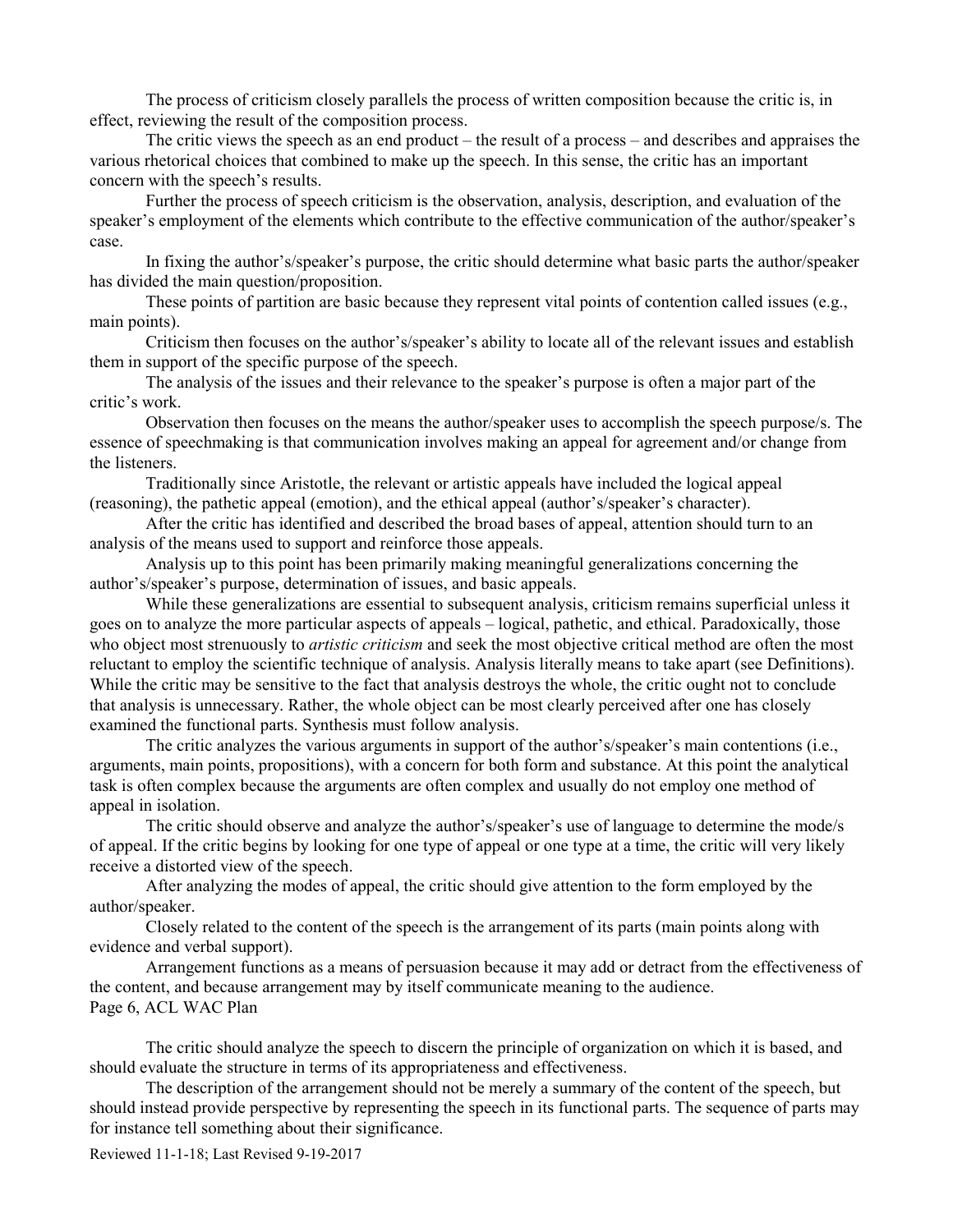In addition to inferring meaning from sequence, other inference may be drawn from the amount of time devoted to different sections of the speech. The author/speaker, for example, who devotes much time to a relatively minor point, may attach unintentional significance to it.

Clarity gained through unity and coherence may communicate orderliness, which may in turn affect the author's/speaker's ethos.

In all, arrangement should be viewed as a means to an end, and the critic should evaluate it on the basis of how well it contributes to the effectiveness of the content.

Another aspect of the discourse which should be viewed as a means of appeal or persuasion, and not an end in itself, is the author's/speaker's employment of language. The management of language is called style.

Modern writers have contributed much to our comprehension of style by focusing extensively on the meaning of individual words.

To the modern critic, words are symbols. Rhetoric functions though these symbols to make an attitude or an idea appealing to the listener/s.

Criticism if style may include an investigation of language usage as a means of reducing conflict by mitigating differences.

The concern is with the effectiveness, the rhetorical purpose of style – with the whole question of how words work in discourse (e.g., speechmaking).

Style in itself communicates because there is a particular power or pleasantness in a distinctive form of expression. Consequently attention must be given to that form. Attention must also be given to the words themselves as a means of giving effectiveness through a particular quality of appeal.

Full attention to style also includes a consideration of the clarity and correctness of the language employed and its appropriateness to the speech.

Style must not be viewed as an end in itself, but as a means of appeal which serves the purpose of the speech.

In summary, the process of rhetorical criticism observes, analyzes, and describes the speech. It reveals the means used to express the ideas in the speech effectively.

Criticism functions to evaluate and formulate. Evaluation makes judgment about the rhetorical choices made by the speaker. Formulation follows when, on the basis of the author's/speaker's observation, the critic adds to or revises the body of material.

Critical study focuses on communicators in a historical situation.

From study the critic should not only gain new insights about the speech and about speechmaking, but the critic should also gain a unique perspective on the author/speaker, the audience, and the issues presented (e.g., main points, theme, thesis, proposition, etc.). For these reasons critical study is humane scholarship in a most authentic sense.

#### **Note on Plagiarism**

According to *Webster's New Collegiate Dictionary*, plagiarism is stealing, purloining, passing-off the ideas, writings, or other intellectual work of others as your own. Plagiarism will not be tolerated. Refer to the MU catalog for complete discussion of what constitutes plagiarism and academic dishonesty in general. You should also carefully read the MU catalog sections concerning the consequences of acts of dishonesty.

Page 7, ACL WAC Plan

#### **Option 1**

Select a written speech from *Vital Speeches* or other published source (e.g., copy of speech like MLK, JR's "I Have a Dream," President Obama's second inaugural speech, or some other speech**)** to complete the criticalrhetorical analysis of the speaker, the speech, and its process. The speech must be approved by the instructor.

#### **Option 2**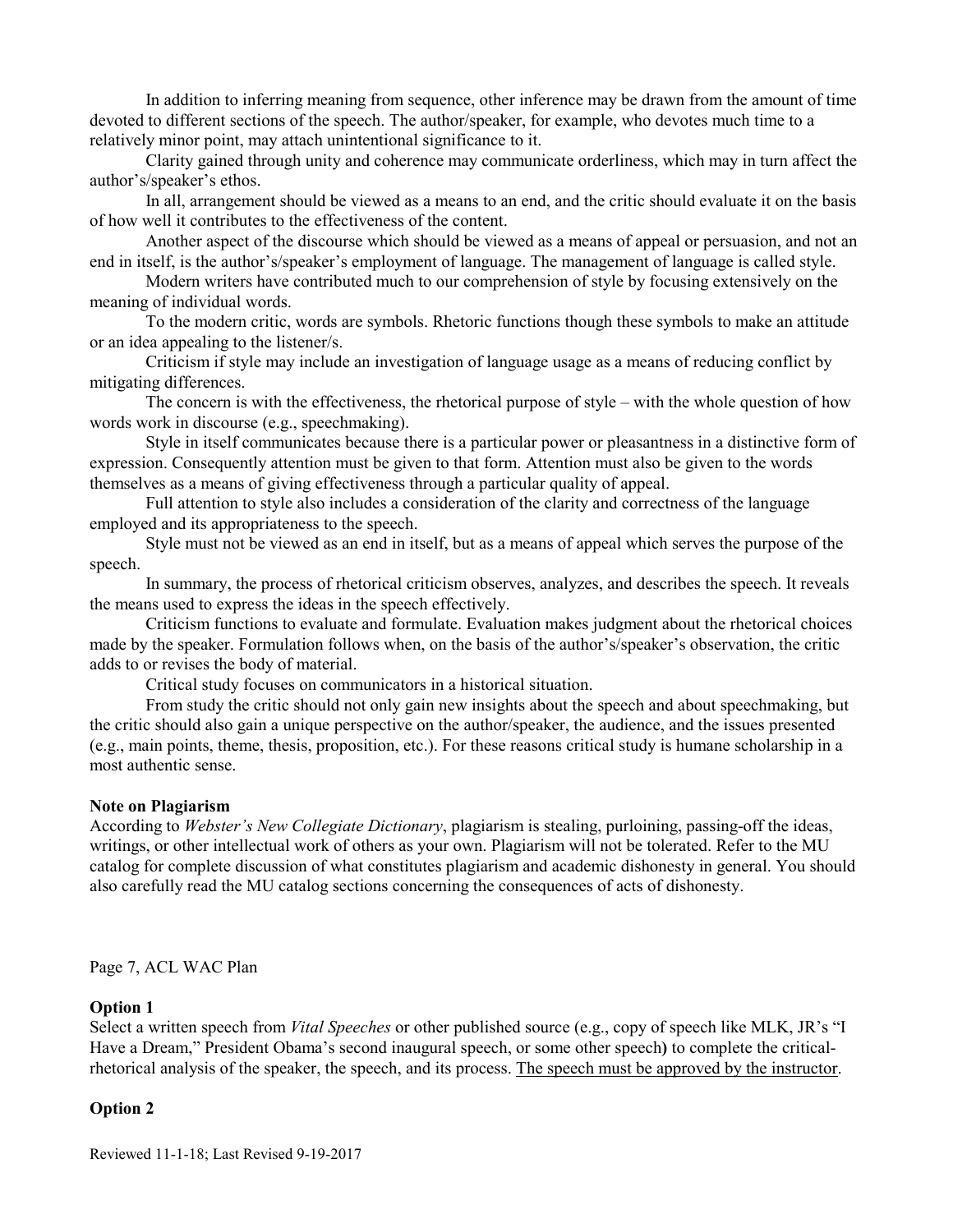Select a communication event such as a political campaign, a social movement (e.g., Anti-War Movement, Equal Rights Movement, etc.), a catastrophe (e.g., Exxon Oil Spill, 9/11, etc.), cartoon (e.g., cartoon showing

Osma Bin Laden being hanged, etc.), or some other significant event. Documentation must be provided (e.g., copy of cartoon, TV video, newspaper clippings, etc.). The event must be approved by the instructor.

# **Assignment Value and Grading Rubric for Student's Paper [paper counts for 20% of final course grade]:**

| Category                                           | Point Value          |
|----------------------------------------------------|----------------------|
| 1. Organization of critique, spelling, and grammar | 20 points            |
| 2. Typing/formatting paper instructions            | 30 points            |
| 3. Meet critique length criteria                   | 30 points            |
| 4. Content Analysis of Speech/Speaker              | 120 points           |
|                                                    | Total = $200$ points |
| <b>Due Date:</b>                                   |                      |

## **Assignment Directions**

1. Assignment is due at the beginning of the class period in two (2) copies on the assigned due date 2. Late submission of the Rhet-Crit paper will result in a minimum penalty of 10%. An additional 1% late penalty will be assigned for each day the paper is late, including weekends.

3. Must include a bibliography formatted using the *American Psychological Association Publication Manual* (APA) style. You may use any of the textbooks used during your career as a student while at MU to support your analysis, arguments, and opinion position concerning the speech.

4. Must include a cover page with the following information: your name, instructor's name, course designation and title (i.e., ACL 4700 Applied Communication Project), due date (i.e., November 25, 2017), speaker's name and speech title (if applicable) or identification of the communication event.

5. Length: minimum of 10 double-spaced pages. The page count does not include the cover or bibliography pages.

6. Must include a photocopy of the speech if doing Option 1 or any relevant news clippings or other related items if doing Option 2.

7. Typing and submission requirements:

- One inch margins (top, left, bottom, right).
- You are to use Times New Roman, 12 font size.
- All text lines are to be single-spaced (do not double/triple space between headings, text, or paragraphs).
- Pagination: place page numbers in the upper right corner within the margin. Do not count the cover page. Count, but do not number page number one. The bibliography page should be the last page and be numbered in that order.
- Do not use a "running heading."
- Staple the pages of both copies of the critique paper in the upper left corner. Do not put the paper in a slick, notebook, folder or other type of binder.
- Use black ink only.

Page 8, ACL WAC Plan

#### **Organizational Structure of the Paper**

The paper must include —

- An introduction that includes opening comments, reveals topic and theme of paper, justification for researching topic, and an overview of the text of the paper.
- A body that includes discussion, analysis, and application of information concerning the paper's topic/theme.
- A conclusion that reviews main points covered in text of the paper, conclusions (what you learned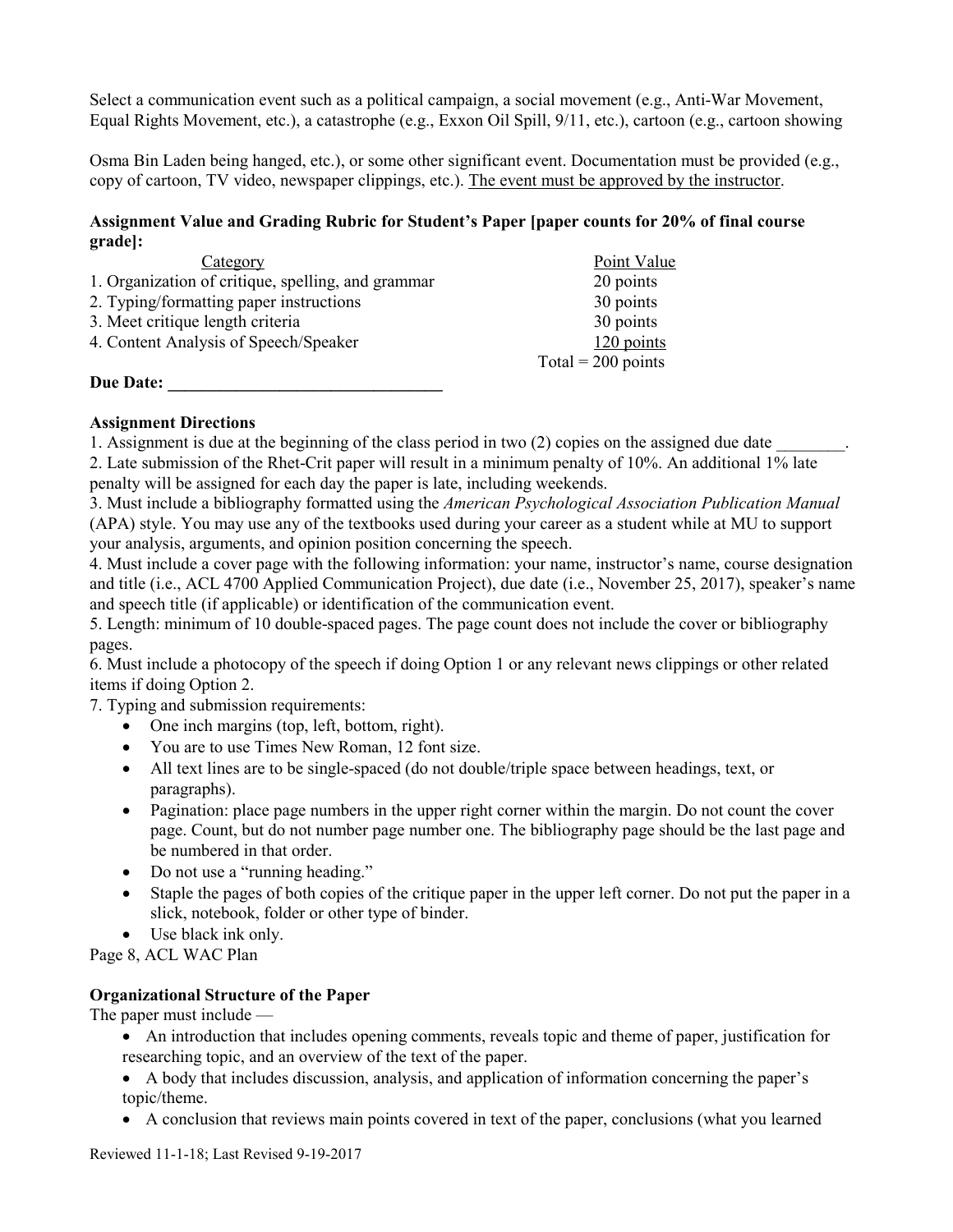about the topic), and future research and/or applications of your information.

# **Speech Critique Discussion Areas (Option 1)**

Provide a discussion and analysis of the following:

1. Author/speaker: name, title, other pertinent personal data about the /author/speaker.

2. What was the occasion?

3. Who was the audience? Provide a brief demographic description.

4. What circumstances surround the occasion?

5. What type of speech is it (e.g., informative, persuasive, entertaining, instructional, reportorial, etc.)? Explain your selection.

6. What was the specific purpose of the author/speaker? Was it a worthwhile purpose? Why or why not?

7. What was the central idea sentence/theme/thesis/core statement/proposition statement/problem statement? Was it easy to follow and logically developed?

8. What were the main points used to support the central focus of the speech? What did the author/speaker do to support them? Give examples.

9. What stylistic devices did the author/speaker use?

10. Did the author's/speaker's style appear to be genuine? Why or why not. Be specific.

11. Is there a recognizable organizational pattern? What type was used (chronological, topical, spatial, causal, motivated sequence, deductive, inductive, historical, public relations, instructional)?

12. Describe how the author/speaker used the format you identified. Be specific.

13. Did the author/speaker make effective use of previewing, summarizing, and transitions that summarized, forecasted, and signposted?

14. What type of evidence and/or verbal support did the author/speaker use? Identify and give examples from the speech. Was it effective? Why or why not?

15. How did the author/speaker employ audience analysis? What did the author/speaker consider in doing audience analysis? Justify your answer.

16. Did the author/speaker clear and unambiguous language. Illustrate your answer.

17. Describe and evaluate the speaker's deliver (i.e., if you have a YouTube, videotape, or audio tape, etc.): eye contact, vocal variety, enunciation, pronunciation, grammar, gestures, body movement, posture, conversational tone, supportive facial expression, avoided verbalized non-fluencies, poise, avoided use of slang/profanity/jargon/clichés, other. Give examples.

18. Did the speaker appear to be prepared to deliver the speech? Why or why not? Be specific.

19. Did the author/speaker effectively use word pictures and imagery? Give examples.

20. Did the author/speaker use illustrations, examples, statistics, testimony, and analogies? Give examples.

Were they helpful in accomplishing the author's/speaker's purpose?

21. What style of delivery did the speaker use (i.e., if you have a YouTube, videotape, or audio tape, etc.) -

memory, manuscript, impromptu, extemporaneous? Discuss strengths and/or weaknesses you observed. Overall was the speaker effective when delivering the speech? Why or why not?

22. Did the speaker use visual aids? Describe.

23. Did the visual support serve a purpose (if any)? Was it effectively used?

Page 9, ACL WAC Plan

24. Were the visual aids used by the speaker (i.e., if you have a YouTube, videotape, or audio tape, etc.)

observable by the audience, accurate, neat, legible, and attractive? Explain. Be specific.

25. Did the author/speaker make an attempt to be objective and fair her/himself, the audience, and the subject? Explain your answer.

26. Does the speech you analyzed resemble any other famous speech you know of? If yes, how? Be specific.

27. Did the speech accomplish its purpose? What did it accomplish? Be specific.

28. At the time the speech was delivered, how was it received by its intended audience?

29. How do you believe the speech would be received by an audience today? Be specific.

30. What is your personal reaction to the speech and the author/speaker? Be specific.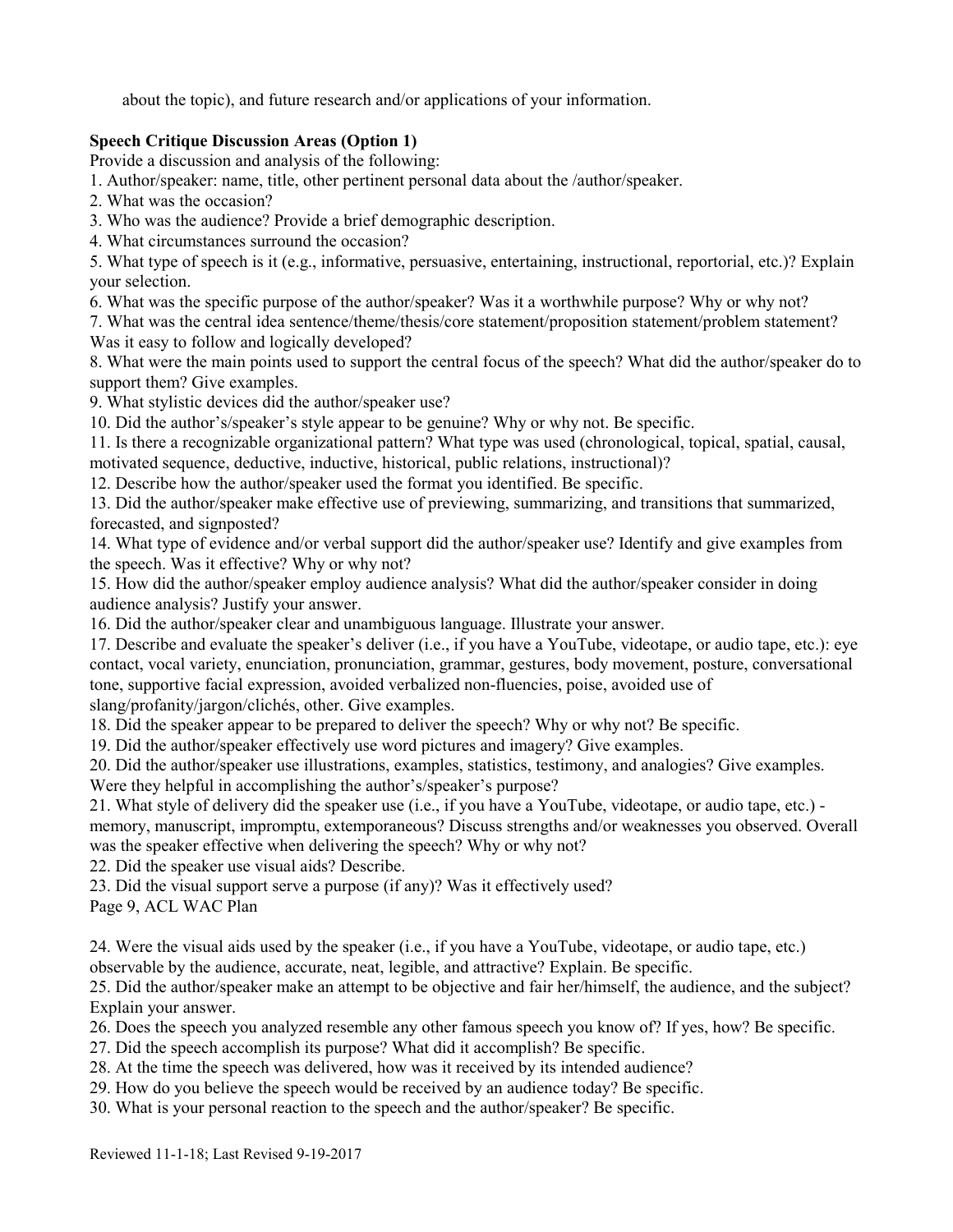## **Communication Event Critique Discussion Areas (Option 2)**

Provide a discussion and analysis of the communication event using one of the following topoi (i.e., rubric, paradigm, format). Be sure to include a section discussing the analysis of the communicators intended audience.

The following topoi were adapted from *An Introduction to Rhetorical Communication*, 4<sup>th</sup> ed., 1982, by James C. McCroskey.

## *Aristotelian Topoi of Good and Evil*

- What did the communicator say about "good" (happiness, justice, courage, temperance, magnanimity, magnificence, health, beauty, wealth, friends/friendship, honor, reputation, power, wisdom, life) and "evil" (the opposite of "good")? Be specific and give examples.
- Is the source of evidence (e.g., support for the communicator's arguments/contentions/points) competent?
- Is the evidence relevant to the argument/contention/point being considered?
- Is there enough evidence?
- Is the evidence consistent with other known evidence?
- Is the evidence recent?
- How did the communicator influence the attitude of the intended audience?
- Was the message effective? Why or why not. Be specific.

#### *Policy Argument: Stock Issues*

- Discuss the "need" (current need or problem), "inherency" (some intrinsic weakness with the current system/state of affairs that cannot be overcome with minor changes), "policy" (a specific plan to overcome the inherent need/problem), "practicality" (reasonableness of believing that the proposed plan can be put into operation), "advantages" (the benefits gained from the proposed plan; must provide more advantages than disadvantages), and, if provided by the opposition, a "counterplan"(a plan or policy that could be employed to meet the need/problem which provides more advantages and less disadvantages).
- Is the source of evidence (e.g., support for the communicator's arguments/contentions/points) competent?
- Is the evidence relevant to the argument/contention/point being considered?
- Is there enough evidence?
- Is the evidence consistent with other known evidence?
- Is the evidence recent?
- How did the communicator influence the attitude of the intended audience?
- Was the message effective? Why or why not. Be specific.

## Page 10, ACL WAC Plan

*Towne Public Policy [R. L. Towne, Jr.]*

Justice: does the present policy, or the proposed policy, provide a just program for the majority? For the minority?

Waste: is the present policy, or the proposed policy, a wasteful program? Are funds or resources expended needlessly?

Confusion: is the present policy, or the proposed policy, clear or confusing? Do we know what it is doing? Can we understand it?

Security: does the present policy, or the proposed policy, provide for increased or decreased security on the part of the nation or on the part of individuals?

Morality: is the present policy, or the proposed policy, a moral or an immoral program?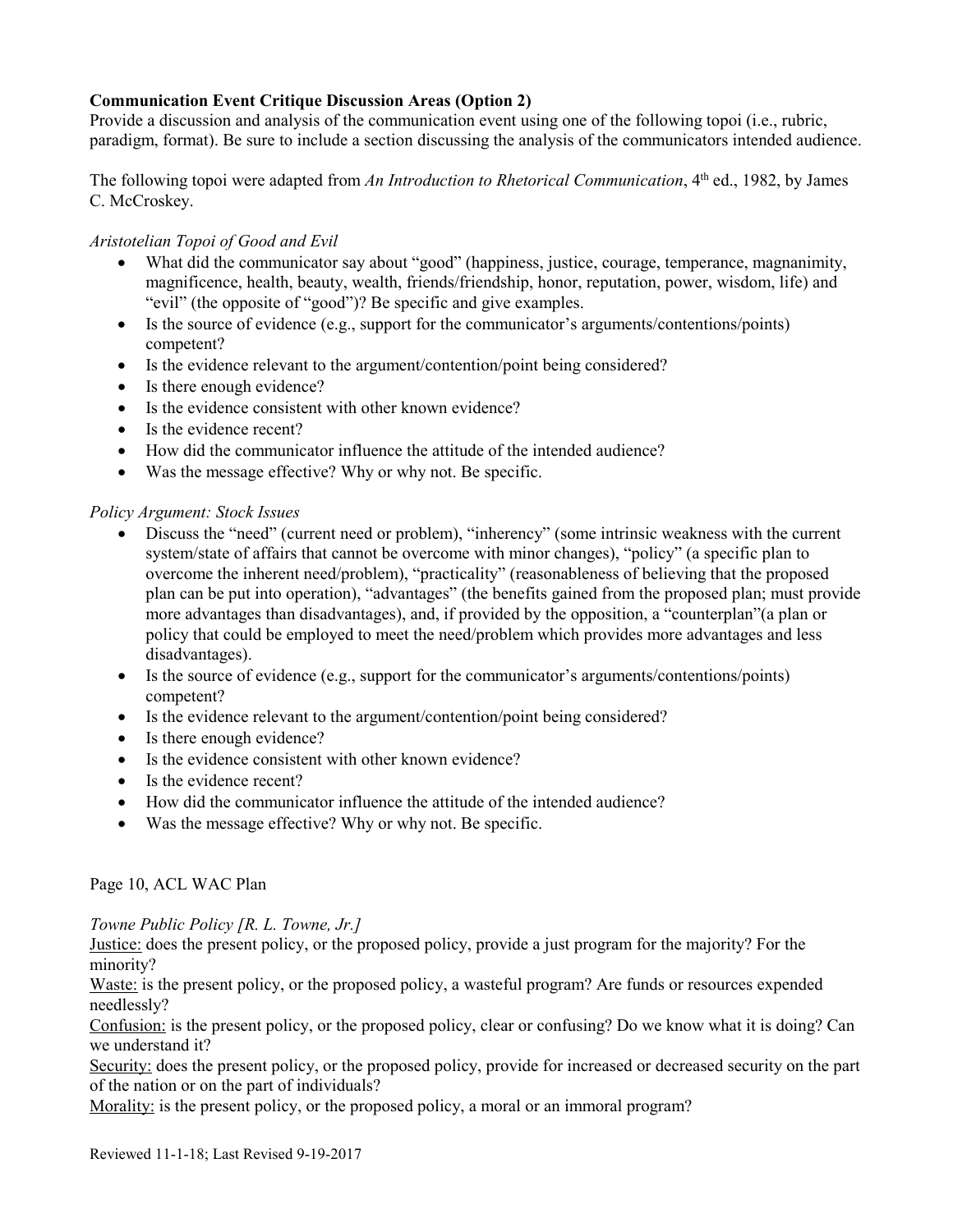Efficiency: is the present policy, or the proposed policy, an efficient one? Does it get the job done with the least amount of effort and expenditure?

Strength: does the present policy, or the proposed policy, provide for greater strength for the nation, state, community, town, city, and/or locality?

Prestige: does the present policy, or the proposed policy, enhance the prestige of the communicator, one's neighbors, and/or friends?

Destruction: does the present policy, or the proposed policy, increase or decrease the possibility of destruction of the accepted way of life?

- Is the source of evidence (e.g., support for the communicator's arguments/contentions/points) competent?
- Is the evidence relevant to the argument/contention/point being considered?
- Is there enough evidence?
- Is the evidence consistent with other known evidence?
- Is the evidence recent?
- How did the communicator influence the attitude of the intended audience?
- Was the message effective? Why or why not. Be specific.

## *Fear and Pleasure [B. G. Blackburn]*

- Arguments generated/presented to suggest punishment (fear) or a reward (pleasure) is forthcoming.
- Fear Arousal (use opposite for pleasure):
	- o Loss of national security
	- o Nuclear war
	- o Terrorism
	- o Loss of democracy
	- o The power of a supreme being
	- o Fate after death
	- o Loss of, or harm, to loved ones
	- o Inadequacy for success in or/profession
	- o Loss of life
	- o Loss of health
	- o Social disapproval
	- o Poor or incomplete family life
	- o Loss of mind
	- o Loss of emotional control
	- o Lack of money
	- o Financial hardship
	- o Loss of status in the community
	- o Being caught doing wrong
- Page 11, ACL WAC Plan
	- o Losing friends
	- o Inability to make friends
	- o Failure
	- o Inability to raise children properly
	- o Inability to establish meaningful love relationships
	- o Being unknowingly influenced by others
	- o Harming others

How did the communicator influence the attitude of the intended audience? Was the message effective? Why or why not. Be specific.

*U.S. American Values [Wayne C. Minnick]*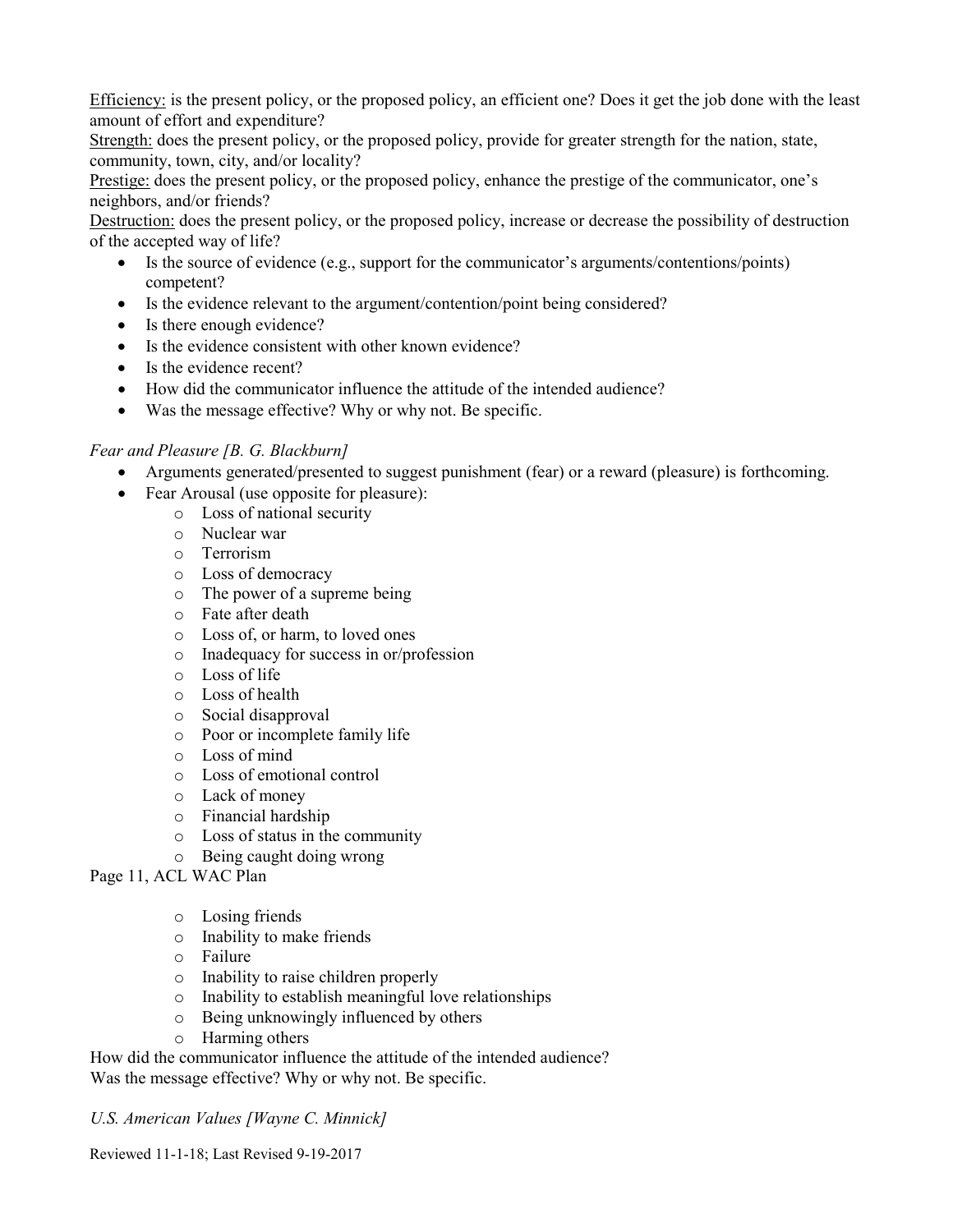Use one or more of the following five categories to complete your analysis.

I. Theoretic values.

A. People respect the scientific method and things labeled scientific.

B. They express a desire to be reasonable, to get the facts and make rational choices.

C. They prefer, in meeting problems, to use traditional approaches to problems, or means that have been tried previously. People do not like innovations, but perversely, they think change generally means progress.

D. They prefer quantitative rather than qualitative means of evaluation. Size (bigness) and numbers are the most frequent measuring sticks.

E. They respect common sense.

F. They think learning should be practical and that higher education tends to make a person visionary.

G. They think everyone should have a college education.

Is the source of evidence (e.g., support for the communicator's arguments/contentions/points) competent? Is the evidence relevant to the argument/contention/point being considered?

Is there enough evidence?

Is the evidence consistent with other known evidence?

Is the evidence recent?

How did the communicator influence the attitude of the intended audience?

Was the message effective? Why or why not. Be specific.

II. Economic values.

A. People measure success chiefly by economic means. Wealth is prized and

citizens think everyone should aspire and have the opportunity to get rich.

B. They think success is the product of hard work and perseverance.

C. They respect efficiency.

D. They think one should be thrifty and save money in order to get ahead.

E. Competition is to them the most important aspect of economic life.

F. Business can run its own affairs best, they believe, but some government regulation is required.

G. They distrust economic royalists and big business in general.

Is the source of evidence (e.g., support for the communicator's arguments/contentions/points) competent? Is the evidence relevant to the argument/contention/point being considered?

Is there enough evidence?

Is the evidence consistent with other known evidence?

Is the evidence recent?

How did the communicator influence the attitude of the intended audience?

Was the message effective? Why or why not. Be specific.

Page 12, ACL WAC Plan

III. Aesthetic values.

A. People prefer the useful arts – landscaping, auto designing, interior decorating, dress designing, etc.

B. They fell that pure aesthetics (theatre, concerts, painting, sculpture) is more

feminine than masculine and tend to relegate the encouragement of them to women.

C. They prefer physical activities – sports, hunting, fishing, and the like – to art, music, literature, etc.

D. They respect neatness and cleanliness.

E. They admire grace and coordination, especially in sports and physical contests.

F. They admire beauty in women, good grooming and neat appearance in both sexes.

G. They think many artists and writers are homosexual/lesbian and/or immoral.

H. They tend to emphasize the material rather than the aesthetic value of art objects.

Is the source of evidence (e.g., support for the communicator's arguments/contentions/points) competent? Is the evidence relevant to the argument/contention/point being considered?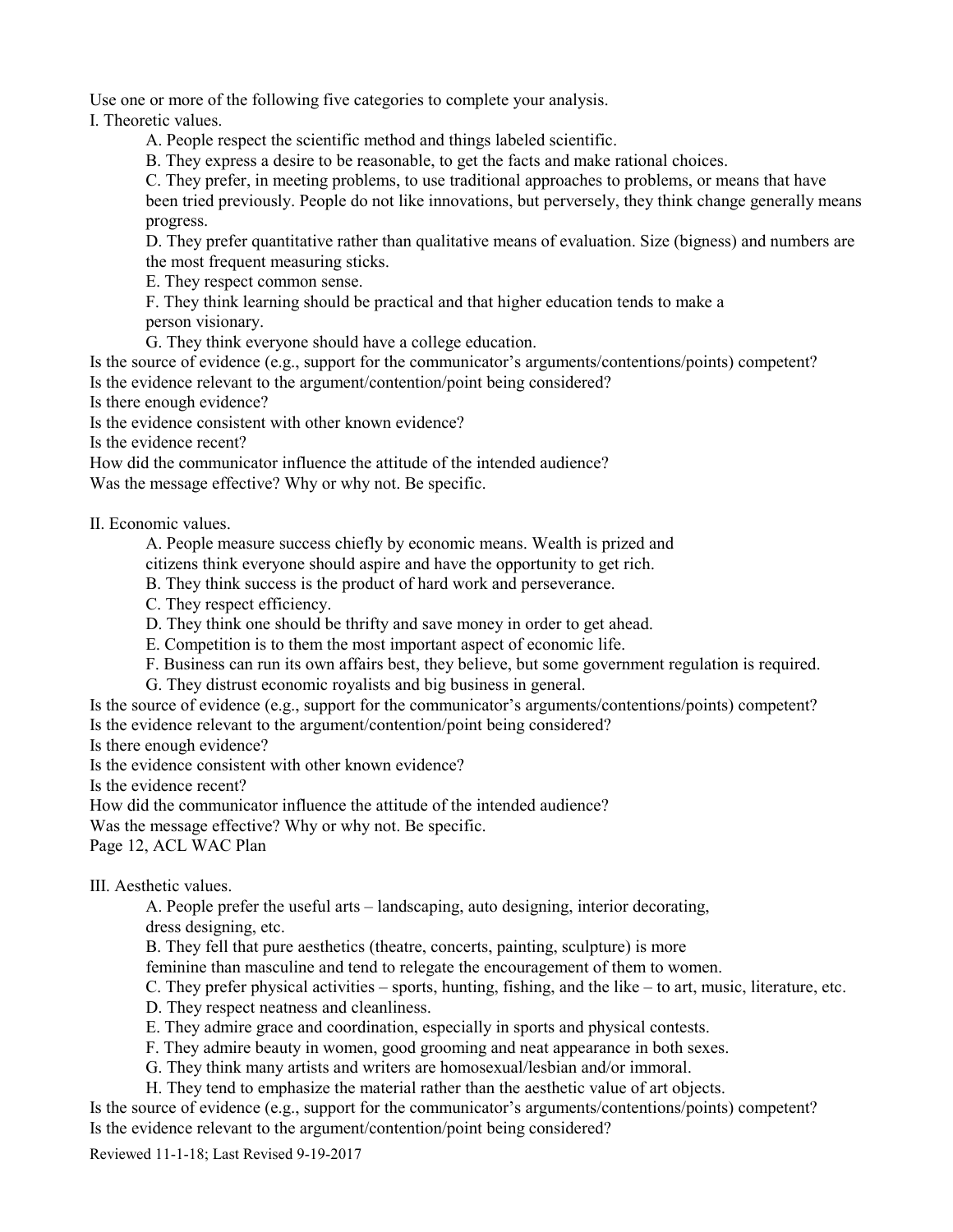Is there enough evidence?

Is the evidence consistent with other known evidence?

Is the evidence recent?

How did the communicator influence the attitude of the intended audience?

Was the message effective? Why or why not. Be specific.

IV. Social values.

A. People think that people should be honest, sincere, kind, generous, friendly, and straightforward.

B. They think a man should be a good mixer, able to get along well with other people.

C. They respect a good sport; they think a man should know how to play the game, to meet success or failure.

D. They admire fairness and justice.

E. They believe a man should be aggressive and ambitious, should want to get ahead and be willing to work hard at it.

F. They admire "a regular guy" (i.e., one who does not try to stand off from his group because of intellectual, financial, or other superiority).

G. They like people who are dependable and steady, not mercurial.

H. They like a good family man. They think a man should marry, love his wife, have children, love them, educate them, and sacrifice for his family. He should not spoil his children, but he should be indulgent with his wife. He should love his parents. He should own his own home, if possible.

I. They think people should conform to the social expectations for the roles they occupy.

Is the source of evidence (e.g., support for the communicator's arguments/contentions/points) competent? Is the evidence relevant to the argument/contention/point being considered?

Is there enough evidence?

Is the evidence consistent with other known evidence?

Is the evidence recent?

How did the communicator influence the attitude of the intended audience?

Was the message effective? Why or why not. Be specific.

V. Political values.

A. People prize loyalty to community, state, and nation. They think the U.S. way of doing things is better than foreign ways.

B. They think U.S. democracy is the best of all possible governments.

Page 13, ACL WAC Plan

C. They prize the individual above the state (e.g., government). They think government exists for the benefit of the individual.

D. The U.S. Constitution to the citizen is a sacred document, the guardian of personal liberties.

E. Jihadist Islamic fundamentalism is thought of as the greatest menace to the U.S. government and way of life.

F. People believe the two-party system of government is the best and should be preserved.

G. In general, they think government ownership is undesirable.

H. They believe government is naturally inefficient.

I. They think a certain amount of corruption is inevitable in government.

J. They think equality of opportunity should be extended to minority groups.

Is the source of evidence (e.g., support for the communicator's arguments/contentions/points) competent? Is the evidence relevant to the argument/contention/point being considered?

Is there enough evidence?

Is the evidence consistent with other known evidence?

Is the evidence recent?